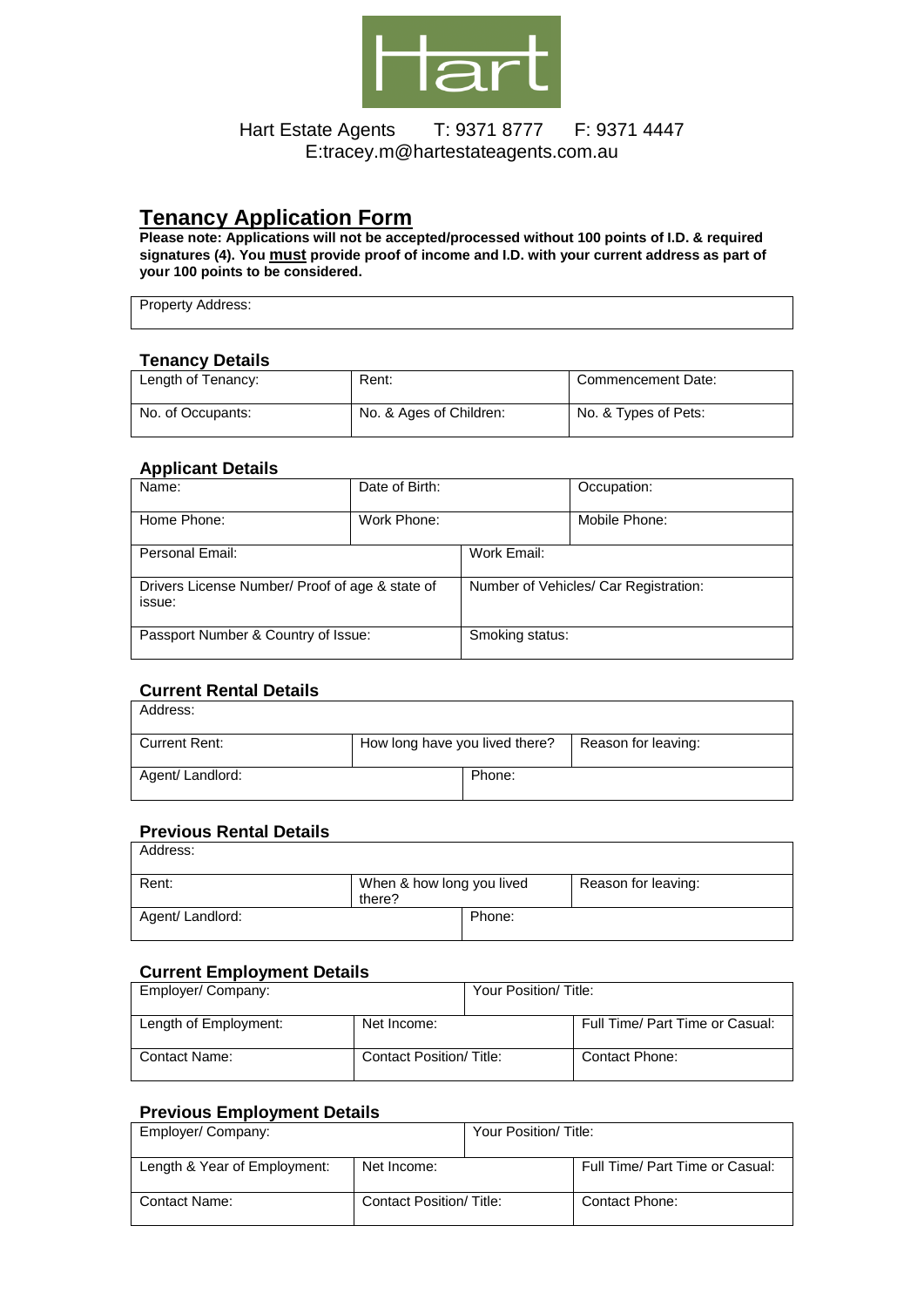

## Hart Estate Agents T: 9371 8777 F: 9371 4447 E:tracey.m@hartestateagents.com.au

| <b>Emergency contact details:</b>                                                                                                                                                                                                                                                                                                                                                                                                                                                                                                                                                                                                                                                                                                                                                                                                                                                                                                                                                                                                                              |          |                                                                                                                                                                                                                                                        |                                                                               |                                                                                                                                                                                                                                                                                                                                                                                                                                                                                                                                                                                                                                                                  |
|----------------------------------------------------------------------------------------------------------------------------------------------------------------------------------------------------------------------------------------------------------------------------------------------------------------------------------------------------------------------------------------------------------------------------------------------------------------------------------------------------------------------------------------------------------------------------------------------------------------------------------------------------------------------------------------------------------------------------------------------------------------------------------------------------------------------------------------------------------------------------------------------------------------------------------------------------------------------------------------------------------------------------------------------------------------|----------|--------------------------------------------------------------------------------------------------------------------------------------------------------------------------------------------------------------------------------------------------------|-------------------------------------------------------------------------------|------------------------------------------------------------------------------------------------------------------------------------------------------------------------------------------------------------------------------------------------------------------------------------------------------------------------------------------------------------------------------------------------------------------------------------------------------------------------------------------------------------------------------------------------------------------------------------------------------------------------------------------------------------------|
| Name:                                                                                                                                                                                                                                                                                                                                                                                                                                                                                                                                                                                                                                                                                                                                                                                                                                                                                                                                                                                                                                                          |          | Relationship:                                                                                                                                                                                                                                          |                                                                               | Contact phone:                                                                                                                                                                                                                                                                                                                                                                                                                                                                                                                                                                                                                                                   |
| Address:                                                                                                                                                                                                                                                                                                                                                                                                                                                                                                                                                                                                                                                                                                                                                                                                                                                                                                                                                                                                                                                       |          |                                                                                                                                                                                                                                                        |                                                                               |                                                                                                                                                                                                                                                                                                                                                                                                                                                                                                                                                                                                                                                                  |
| Personal/business references (not relatives):                                                                                                                                                                                                                                                                                                                                                                                                                                                                                                                                                                                                                                                                                                                                                                                                                                                                                                                                                                                                                  |          |                                                                                                                                                                                                                                                        |                                                                               |                                                                                                                                                                                                                                                                                                                                                                                                                                                                                                                                                                                                                                                                  |
| Name:                                                                                                                                                                                                                                                                                                                                                                                                                                                                                                                                                                                                                                                                                                                                                                                                                                                                                                                                                                                                                                                          |          | Occupation:                                                                                                                                                                                                                                            |                                                                               | Contact phone:                                                                                                                                                                                                                                                                                                                                                                                                                                                                                                                                                                                                                                                   |
| Address:                                                                                                                                                                                                                                                                                                                                                                                                                                                                                                                                                                                                                                                                                                                                                                                                                                                                                                                                                                                                                                                       |          |                                                                                                                                                                                                                                                        |                                                                               |                                                                                                                                                                                                                                                                                                                                                                                                                                                                                                                                                                                                                                                                  |
| Name:                                                                                                                                                                                                                                                                                                                                                                                                                                                                                                                                                                                                                                                                                                                                                                                                                                                                                                                                                                                                                                                          |          | Occupation:                                                                                                                                                                                                                                            |                                                                               | Contact phone:                                                                                                                                                                                                                                                                                                                                                                                                                                                                                                                                                                                                                                                   |
| Address:                                                                                                                                                                                                                                                                                                                                                                                                                                                                                                                                                                                                                                                                                                                                                                                                                                                                                                                                                                                                                                                       |          |                                                                                                                                                                                                                                                        |                                                                               |                                                                                                                                                                                                                                                                                                                                                                                                                                                                                                                                                                                                                                                                  |
|                                                                                                                                                                                                                                                                                                                                                                                                                                                                                                                                                                                                                                                                                                                                                                                                                                                                                                                                                                                                                                                                |          |                                                                                                                                                                                                                                                        |                                                                               |                                                                                                                                                                                                                                                                                                                                                                                                                                                                                                                                                                                                                                                                  |
| Please provide us with 100 points of ID<br>Driver license<br>40<br><b>Bank Statement</b><br>40                                                                                                                                                                                                                                                                                                                                                                                                                                                                                                                                                                                                                                                                                                                                                                                                                                                                                                                                                                 |          | Copy of birth certificate                                                                                                                                                                                                                              | Reference from previous LLD<br>30<br>30<br>Invoice with current address<br>25 |                                                                                                                                                                                                                                                                                                                                                                                                                                                                                                                                                                                                                                                                  |
| Passport<br>Last 4 pay slips                                                                                                                                                                                                                                                                                                                                                                                                                                                                                                                                                                                                                                                                                                                                                                                                                                                                                                                                                                                                                                   | 40<br>40 |                                                                                                                                                                                                                                                        | Letter of employment<br>Student ID                                            | 25<br>10                                                                                                                                                                                                                                                                                                                                                                                                                                                                                                                                                                                                                                                         |
| Bankcard/medicare                                                                                                                                                                                                                                                                                                                                                                                                                                                                                                                                                                                                                                                                                                                                                                                                                                                                                                                                                                                                                                              | 30       |                                                                                                                                                                                                                                                        |                                                                               |                                                                                                                                                                                                                                                                                                                                                                                                                                                                                                                                                                                                                                                                  |
| that I have inspected the premises and am not bankrupt.<br>I authorise the agent to obtain personal information from:<br>(a) The owner or agent of my current or previous address;<br>(b) My personal referees and employer/s;<br>(c) Any record, listing or database of default tenants eg. TICA.<br>I am aware that the agent will use & disclose my personal information in order to:<br>(a) Communicate with the owner and select a tenant;<br>(b) Prepare lease/tenancy documents;<br>(c) Allow organisations/tradespeople to contact me;<br>(d) Lodge/claim/transfer to/from the Residential Tenancies Bond Authority;<br>(e) Refer to tribunals/courts & statutory authorities (where applicable);<br>(f) Refer to the collection agents/lawyers (where applicable);<br>(g) Contact and/or communicate with me regarding matters relevant to my tenancy from time to time.<br>with the lease/tenancy of the premises. I am aware that the agent may access personal information using the details provided above.<br>property in its current condition. |          |                                                                                                                                                                                                                                                        |                                                                               | I am aware that if the information is not provided or I do not consent to the uses to which personal information is put, the agent cannot provide me<br>I have inspected the property and I confirm that I am willing to enter into this agreement to lease the                                                                                                                                                                                                                                                                                                                                                                                                  |
| <b>Signed By the Applicant:</b>                                                                                                                                                                                                                                                                                                                                                                                                                                                                                                                                                                                                                                                                                                                                                                                                                                                                                                                                                                                                                                |          |                                                                                                                                                                                                                                                        | Date:                                                                         |                                                                                                                                                                                                                                                                                                                                                                                                                                                                                                                                                                                                                                                                  |
| <b>Holding deposit:</b><br>landlord's agreement acknowledges that:<br>(i) The application has been approved by the landlord; and<br>(v) The whole of the deposit will be refunded to the prospective tenant if:                                                                                                                                                                                                                                                                                                                                                                                                                                                                                                                                                                                                                                                                                                                                                                                                                                                |          | (ii) The premises will not be let during the above period, pending the making of a residential tenancy agreement; and<br>(iii) If the prospective tenant(s) decide not to enter into such an agreement, the landlord may retain the whole deposit; and |                                                                               | The holding deposit can be accepted only after the application for tenancy is approved. The holding deposit (not exceeding one week's rent) keeps the premises<br>off the market for the prospective tenant(s) for 7 days (or longer by agreement). In consideration of the above holding deposit paid by the prospective tenant, the<br>(iv) If a residential tenancy agreement is entered into, the holding deposit is to be paid towards rent for the residential premises concerned.<br>(a) The entering into of the residential tenancy agreement is conditional on the landlord carrying out renairs or other work and the landlord does not carry out the |

(a)The entering into of the residential tenancy agreement is conditional on the landlord carrying out repairs or other work and the landlord does not carry out the repairs or other work during the specified period.

(b) The landlord/landlord's agent has failed to disclose a material fact(s) or made misrepresentation(s) before entering into the residential agreement.

# Amount of holding deposit \$<br> **Amount of holding deposit \$ (1x weeks rent)**

**Signed By the Applicant:** Date: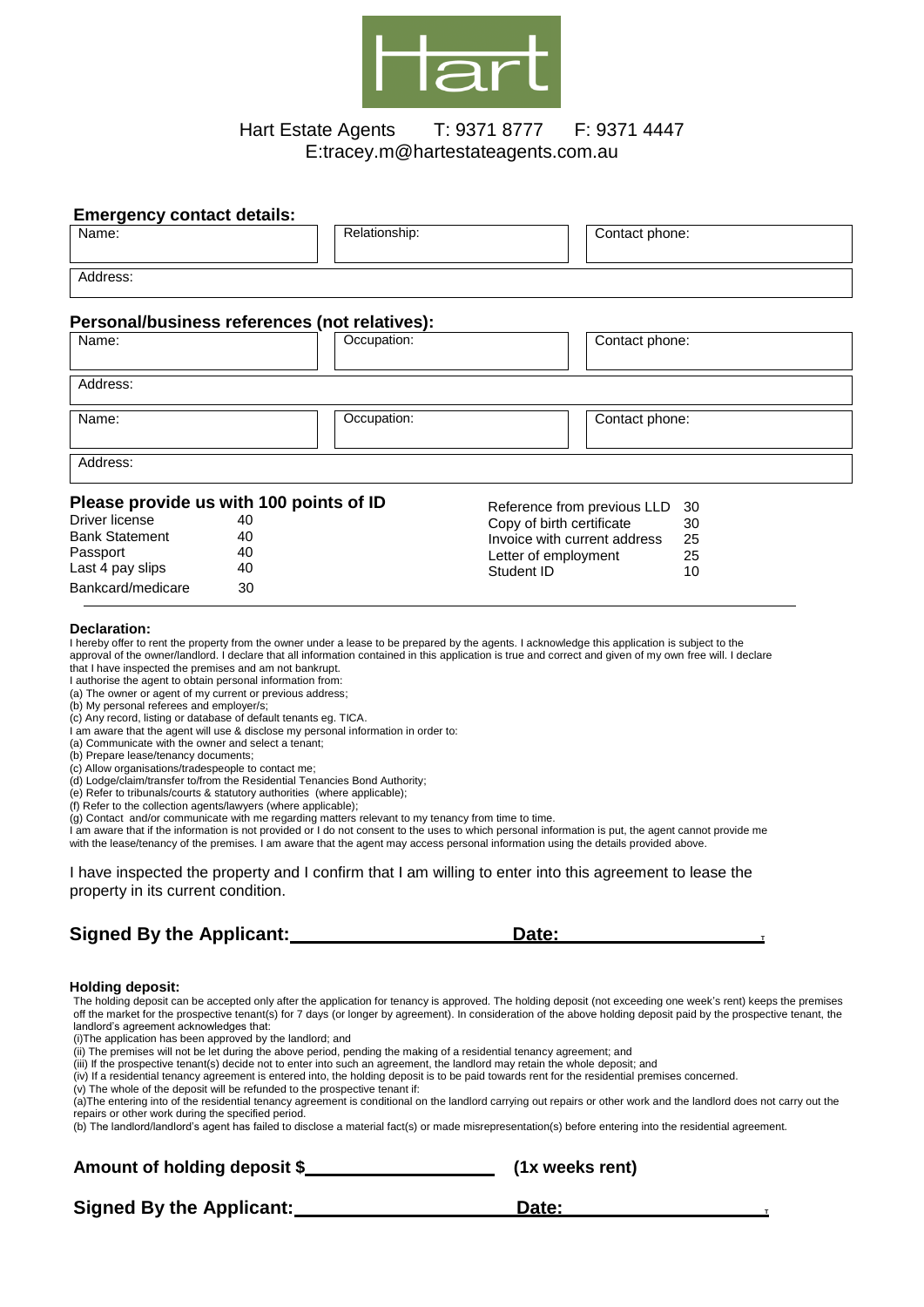

## Hart Estate Agents T: 9371 8777 F: 9371 4447 E:tracey.m@hartestateagents.com.au



#### **TICA Privacy Disclosure Form**

This form provides information about how your personal information is handled, as required by the Australian Privacy Principles in the Privacy Act 1988, and seeks your consent to disclosures to the TICA Group of companies (TICA) in specified circumstances. If you do not consent to the disclosure of your personal information to TICA we<br>can not process your application. As a professional a contacting our office.

**Primary Purpose:** Before a tenancy is accepted we collect your information to assess the risk to our clients in providing you with a property you have requested to rent and if considered acceptable provide you with a tenancy for the property. In order to assess your application we disclose your personal information to: The Lessor / Owners for approval or<br>rejection of your application, TICA Default Tenancy

#### **Secondary Purpose:**

During and after the tenancy we may disclose your personal information to: Trades people to contact you for repairs and maintenance of the property, Tribunals or Courts<br>having jurisdiction seeking orders or remedies, Debt applications as part of our Risk Management procedures to protect our landlord's exposure. The monitoring of your tenancy applications is not a listing on the TICA Tenancy<br>History database. This information is information

As the TICA Group may collect personal information about you, the following information about the TICA Group is provided in accordance with the Australian Privacy<br>Principles in the Privacy Act 1988. TICA Default Tenancy Co members including tenancy application inquiries and tenancy history. TICA Assist Pty Ltd (ABN 28137 488 503) is a database company that records information from<br>mercantile agents and associated industries. In accordance wi 120, CONCORD NSW 2137 a fee of \$19.80

#### **TICA Primary Purpose**

The TICA Group collects information from its members and provides such information to other members as a risk management system for the purpose of assessing a tenancy application. The TICA Group does not provide any information that it collects to any other individual or organization other than its own group of companies for any<br>other purpose other than assessing a tenancy appli age card number and or passport number (except Australian) and address at time of making a tenancy application, comments made by a TICA member in relation to your tenancy, which members you rented through and which members you applied to and which members are seeking you.

## **Signed By the Applicant:** Date:



MAKES MOVING EASY

#### **Utility Connection:**

#### This is a free service that connects all your utilities

Direct Connect will make all reasonable efforts to contact you within 24 hours of the nearest working day on receipt of this application to confirm the information on this application and explain the details of the services offered. Direct Connect is a utility one stop connection service.

#### **Please tick utilities as required**

**□ Electricity □ Gas □ Phone □ Internet □ Pay TV □ Insurance**

DECLARATION AND EXECUTION: By signing this application, I/we: consent to Direct Connect arranging for the connection and disconnection of the nominated utility services and to providing information contained in this application to utility providers for this purpose; acknowledge having been provided with terms and Conditions of Supply of Direct Connect and having<br>read and understood them together Notice and to obtain any information necessary in relation to the Services; expressly authorise Direct Connect to provide any information disclosed in this application to an information or promotion or information provider Direct Connect will ensure that all personal information obtained about me/us will be appropriately collected, used, disclosed and transferred and will be stored safely and protected against<br>loss, unauthorised access, use, whatsoever in respect of the Services; acknowledge that, to the extent permitted by law, Direct Connect shall not be liable for any loss or damage (including consequential loss and loss of<br>profits) to me/us or any other pe the real estate agent listed on this application form may receive a benefit from Direct Connect in connection with the provision of the service being provided to me/us by Direct Connect; and the service being provided to m acknowledge the entitlement of Direct Connect and its associates, agent's and contractors, to receive a fee or remuneration from the utility provider and that such fee or remuneration will not be refunded to me as a rebate in connection with the provision of the utility connection services. By signing this application form, I warrant that I am authorised to make this application and to<br>provide the consents, ackn

**Signed By the Applicant: The Contract Contract Contract Contract Contract Contract Contract Contract Contract Contract Contract Contract Contract Contract Contract Contract Contract Contract Contract Contract Contract C**